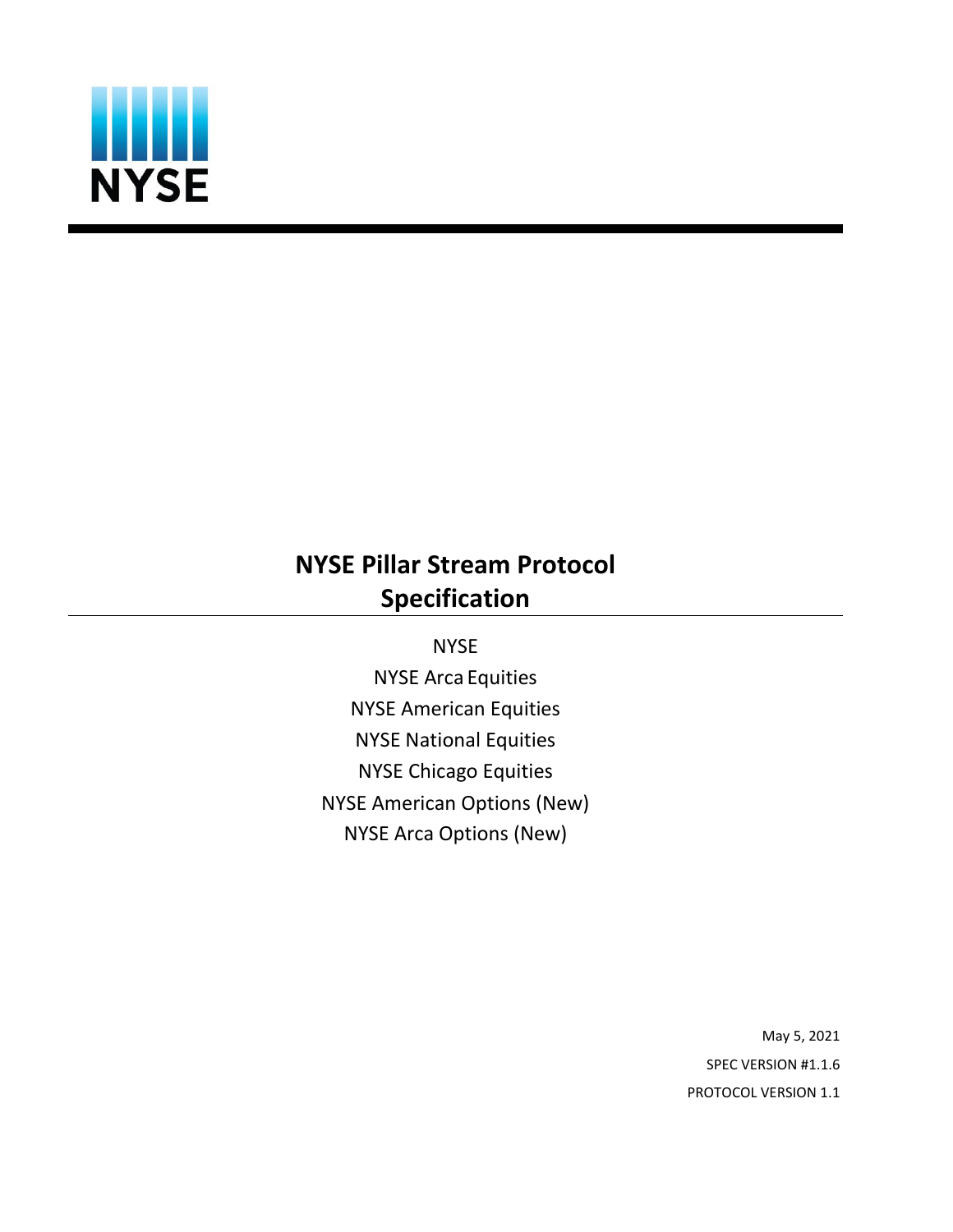Copyright NYSE Group, Inc. 2016 – 2021 All rights reserved.

This document contains information of value to NYSE Group, Inc. It may be used only for the agreed purpose for which it has been provided. All proprietary rights and interest in this document and the information contained herein shall be vested in NYSE Group, Inc. and all other rights including, but without limitation, patent, registered design, copyright, trademark, service mark, connected with this publication shall also be vested in NYSE Group, Inc. No part of this document may be redistributed or reproduced in any form or by any means or used to make any derivative work (such as translation, transformation, or adaptation) without written permission from NYSE Group, Inc.

NYSE Group is a registered trademark of NYSE Group, Inc., a subsidiary of Intercontinental Exchange, Inc., registered in the European Union, the United States, and Denmark. NYSE is a registered trademark and marques déposée of NYSE Group, Inc., a subsidiary of Intercontinental Exchange, Inc., registered in the European Union, the United States, Argentina, Australia, Brazil, Canada, Chile, China P. Rep., Colombia, Czech Republic, Ecuador, European Union, Hungary, India, Indonesia, Israel, Japan, Kosovo, Liechtenstein, Malaysia, Mexico, ME, Nicaragua, Norway, Peru, Philippines, Poland, Russian Federation, Serbia, Singapore, South Africa, South Korea, Switzerland, Taiwan, Turkey, Uruguay, Venezuela and Viet Nam. For more information regarding registered trademarks owned by Intercontinental Exchange, Inc. and/or its affiliated companies see https://www.intercontinentalexchange.com/terms-of-use.

*Other third party product names used herein are used to identify such products and for descriptive purposes only. Such names may be marks and/or registered marks of their respective owners.*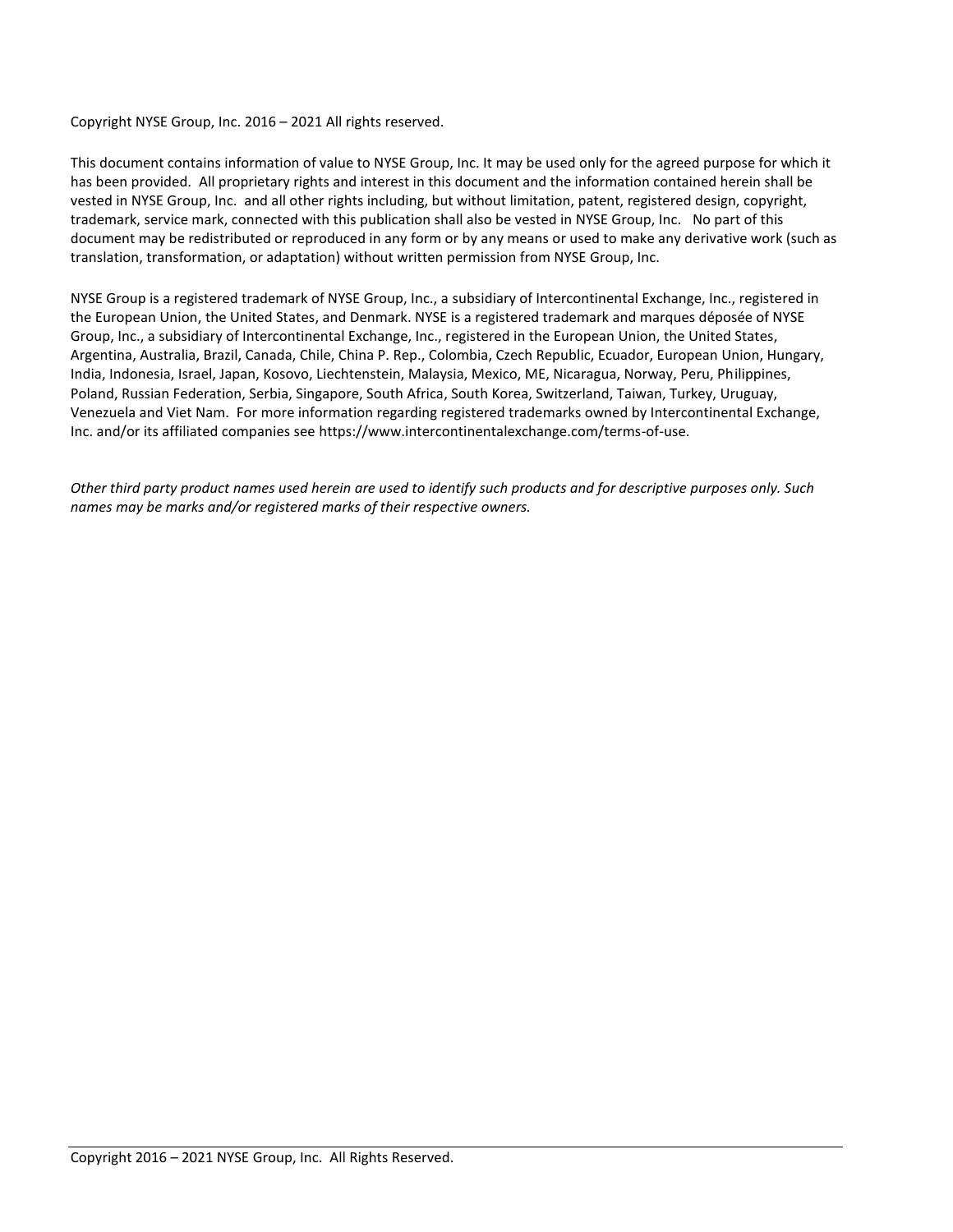#### Pillar Stream Protocol Version 1.1

Intercontinental Exchange | NYSE

August 26, 2019

#### 1 Architecture

The Pillar platform is a messaging system. All communications are implemented using messages; and each message has a 4-byte header with type and a length (See [MsgHeader](#page-3-0)). This is a common header for all messages.

One particular message type, the [SeqMsg](#page-6-0) is reserved for persisted application layer messages. Each [SeqMsg](#page-6-0) has a **[SeqMsgId](#page-3-1)**, a globally unique 128-bit identifier consisting of a 64-bit "stream ID" and a sequence number. The first message on a stream has sequence number 1. A stream is an append-only file consisting of a sequence of [SeqMsg](#page-6-0)s. Once a message is added to a stream and assigned its unique ID, this action cannot be undone.

Clients use Pillar Client Gateways to read and write streams. Once a client authenticates with the gateway, the gateway continually informs the client of availability of various streams using the [StreamAvail](#page-4-0) message (see section Connection below).

The same stream can be read from multiple gateways simultaneously. Only one connection is allowed to write a given stream at any given time. One gateway connection supports multiple open streams.

#### 2 Connection/Reconnection

A client connects to the gateway using TCP/IP and authenticates by sending [Login](#page-4-1) message. Gateway responds with [LoginResponse](#page-4-2) message. Additionally, gateway may send unsolicited LoginResponse with an appropriate status code (see [Status](#page-3-2)) to indicate client logout due to violation of protocol, heartbeat timeout or if there is a new login to the same destination by the user. Upon successful login, gateway advertises all the available streams user can access through this connection with one or more [StreamAvail](#page-4-0) messages. As long as the connection is open, client and gateway exchange heartbeats. Client sends one **[Heartbeat](#page-5-0)** per second. Gateway sends one **[StreamAvail](#page-4-0)** per second for each stream that's available.

To read or write a stream, client sends [Open](#page-5-1) message, specifying a stream id, message range and delivery options. For writing, start\_seq of message range should be the next\_seq provided by [StreamAvail](#page-4-0). Gateway responds with [OpenResponse](#page-5-2) message. While satisfying the read request, gateway delivers requested messages via [SeqMsg](#page-6-0). Client may specify a large end\_seq (e.g. 1ULL<<63) to subscribe to future messages.

When writing to a stream, client posts new messages with **[SeqMsg](#page-6-0)**, starting with the sequence number the client specified in the [Open](#page-5-1) request that was accepted, and incrementing it after each messages. If the client attempts to write an out-of-sequence message to a stream, the gateway will close the stream by sending an unsolicited [CloseResponse](#page-6-1) with an appropriate error code (see [Status](#page-3-2)). Additionally gateway may send unsolicited [CloseResponse](#page-6-1) to indicate change in access to the stream, which may happen when there is [Open](#page-5-1) request on the same stream from a backup connection that affects the current access.

To close a stream, the client sends [Close](#page-5-3) message, and gateway responds with a [CloseResponse](#page-6-1). The gateway will automatically close a stream by sending an unsolicited **[CloseResponse](#page-6-1)** once the message range specified in the [Open](#page-5-1) message has been satisfied. If the client sends an unknown or malformed session-level message, the gateway will drop the connection.

*Note:* When cancel-on-disconnect is enabled, it is automatically triggered when a  $TG$  (trader-to-gateway) stream is closed for writing. One use case is when client closes the TG stream while continuing to read from the GT stream for cancel messages. When a connection is closed, any open streams associated with the connection are automatically closed as well.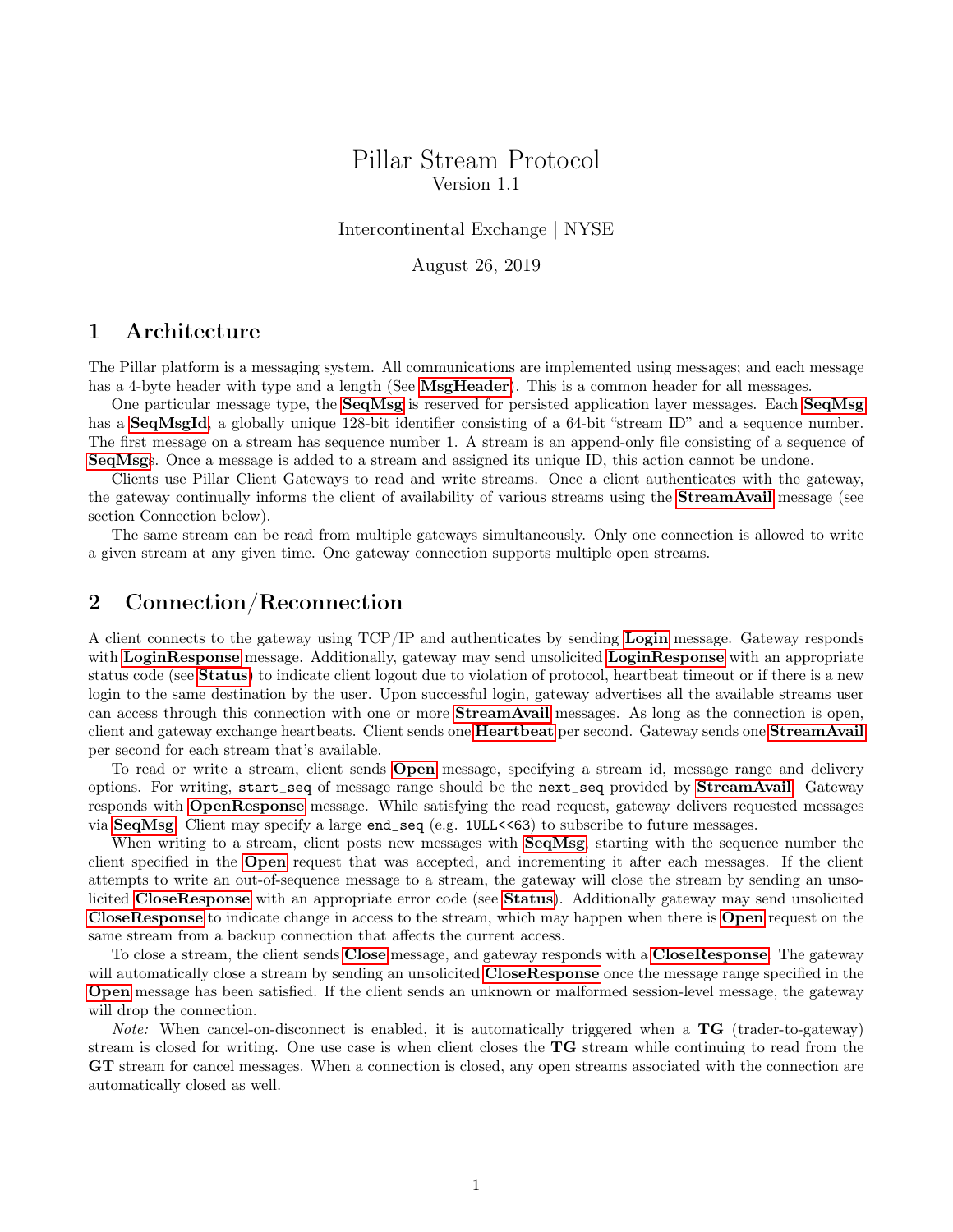### 3 Data Formats

All binary fields are little-endian. All alphanumeric fields are left-justified and padded on the right with ascii NULs (0 byte value).

#### 3.1 char

char(xx) - Fixed length string padded on the right with spaces

#### <span id="page-3-0"></span>3.2 MsgHeader

| Name           | $\bm{Type}$ | Offset Size Comment |  |                                                             |
|----------------|-------------|---------------------|--|-------------------------------------------------------------|
| type<br>length | u16<br>u16- |                     |  | Message type<br>Total message length, including this header |

#### 3.3 StreamId

| Name           | <b>Type</b> |          | $\it{Offset Size}$ |                             | Comment                                       |
|----------------|-------------|----------|--------------------|-----------------------------|-----------------------------------------------|
| <b>Sess</b>    | u32         | $\Omega$ | 4                  |                             | 32-bit session Id                             |
| value          | u32         | 4        | $\overline{4}$     | Id of stream within session |                                               |
| Bit Field Name | Source      |          | <i>Offset Bits</i> |                             | Comment                                       |
| env id         | <b>Sess</b> |          | 24                 | 8                           | Environment id. e.g. (sess_id >> 24) & $0xff$ |
| sess num       | <b>Sess</b> |          | $\theta$           | 24                          | Session number. e.g. sess_id & Oxffffff       |
| stream type    | value       |          | 24                 | 8                           | Type of stream. e.g. $(id \gg 24)$ & $0xff$   |
| user id        | value       |          | 8                  | 16                          | User id. e.g. $(id \gg 8)$ & Oxffff           |
| sub id         | value       |          | $\theta$           | 8                           | Stream sub id. e.g. id & Oxff                 |

[StreamType](#page-3-3) defines all the possible stream types.

#### <span id="page-3-1"></span>3.4 SeqMsgId

| <b>Name</b> | $\bm{Type}$ |  | Offset Size Comment              |
|-------------|-------------|--|----------------------------------|
| stream id   | Streamld    |  | Target stream                    |
| seq         | 1164        |  | Sequence number, starting from 1 |

#### <span id="page-3-3"></span>3.5 StreamType

| Name  | Type | Offset Size Comment |  |
|-------|------|---------------------|--|
| value | u8   |                     |  |

#### 3.5.1 Stream Type Values

| Value | Comment                                    |
|-------|--------------------------------------------|
| -15   | TG: Trader to Gateway                      |
| 13    | GT: Gateway to Trader                      |
| 33    | REF: Reference data from gateway to trader |
| -27   | XDP: Market Data (currently unavailable)   |

#### <span id="page-3-2"></span>3.6 Status

| Name  | Type |  | Offset Size Comment |
|-------|------|--|---------------------|
| value | u8   |  | Status code         |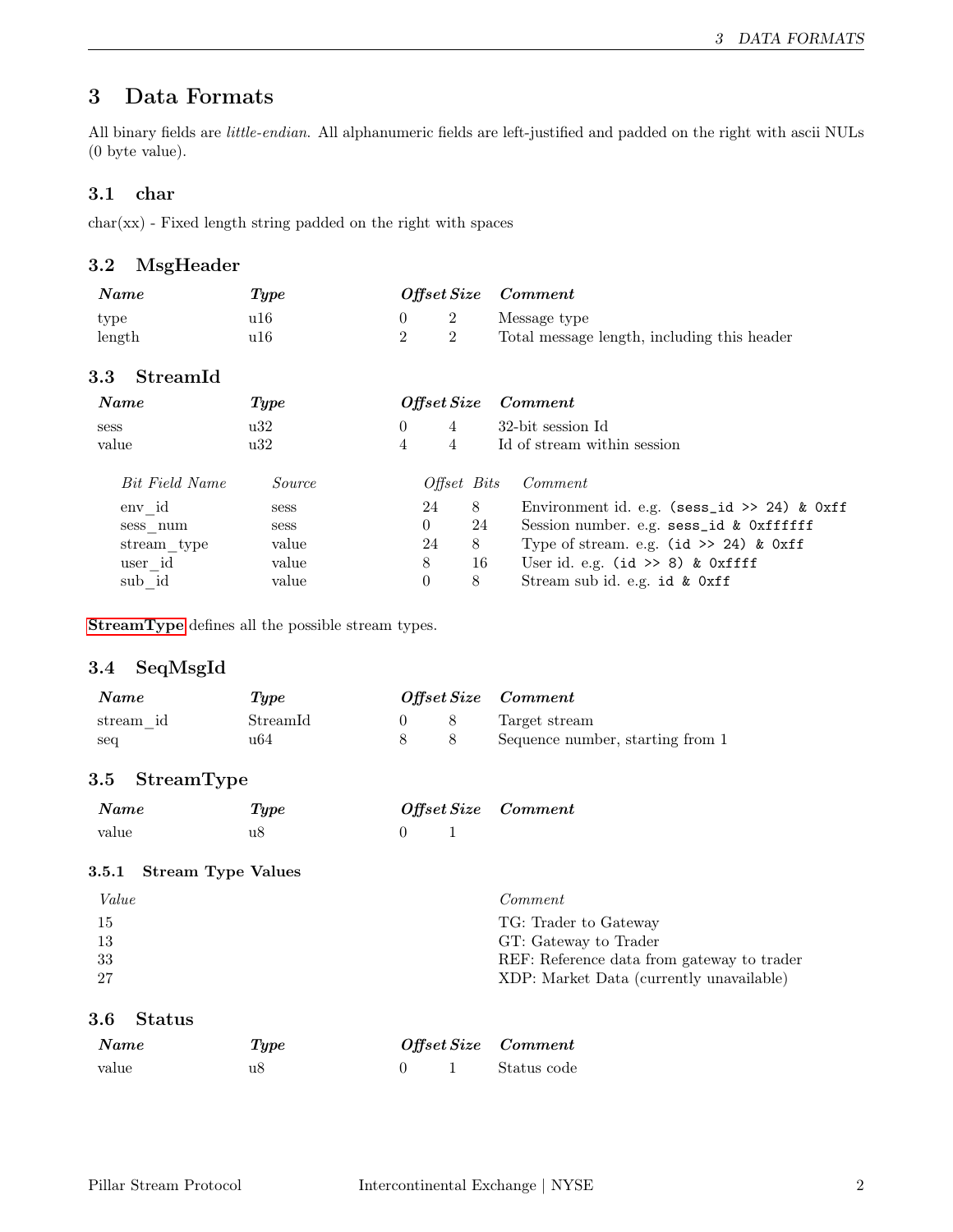#### 3.6.1 Status Code Values

| Value    | Comment                        |
|----------|--------------------------------|
| $\Omega$ | Request processed successfully |
| 18       | Not logged in                  |
| 24       | Invalid login details          |
| 27       | Already logged in              |
| 28       | Heartbeat timeout              |
| 29       | Login timed out                |
| 33       | Invalid message                |
| 54       | No stream permission           |
| 81       | Invalid protocol version       |
| 82       | Message out of sequence        |
| 84       | Invalid stream                 |
| 85       | Stream not open                |
| 86       | Invalid timestamp              |
| 89       | Denial of service              |
| 90       | Write permission revoked       |
| 93       | Invalid Multi-message          |

### 4 Message Layouts

#### <span id="page-4-1"></span>4.1 Login

Direction: client-to-gateway. Client must send Login before any other message. The protocol version applies for both the stream specification and binary application specification.

| Name     | Type      | Offset Size Comment |                |                                   |
|----------|-----------|---------------------|----------------|-----------------------------------|
| msghdr   | MsgHeader |                     | 4              | type:0x0201, length:76            |
| username | char(16)  | 4                   | 16             | User name                         |
| password | char(32)  | 20                  | 32             | User password (plain text)        |
| mic      | char(4)   | 52                  | $\overline{4}$ | Market to login                   |
| version  | char(20)  | 56                  | 20             | Protocol version, should be "1.1" |

#### <span id="page-4-2"></span>4.2 LoginResponse

Direction: gateway-to-client.

| Name     | $\it{Type}$ |    |    | Offset Size Comment                           |
|----------|-------------|----|----|-----------------------------------------------|
| msghdr   | MsgHeader   |    | 4  | type:0x0202, $length:21$                      |
| username | char(16)    |    | 16 | User name                                     |
| status   | Status      | 20 |    | Status of login attempt. Sucess, failure etc. |

#### <span id="page-4-0"></span>4.3 StreamAvail

Direction: gateway-to-client. Pillar gateway sends this message immediately following [LoginResponse](#page-4-2) and once per second for each of the streams that client can interact with. The message contains stream ID and sequence of next message on stream. This message provides heartbeat for the stream. The sequence number in the message can be used to learn the last message gateway has processed when the message was created.

| Name      | Type      |    | Offset Size Comment                                        |
|-----------|-----------|----|------------------------------------------------------------|
| msghdr    | MsgHeader |    | type: $0x0203$ , length: $21$                              |
| stream id | StreamId  |    | Target stream                                              |
| next seq  | u64       | 12 | Next sequence number. First message is 1.                  |
| access    | u8        | 20 | Available access on the stream, bit 0: Read, bit 1: Write, |
|           |           |    | bit 2: Throttle Reject                                     |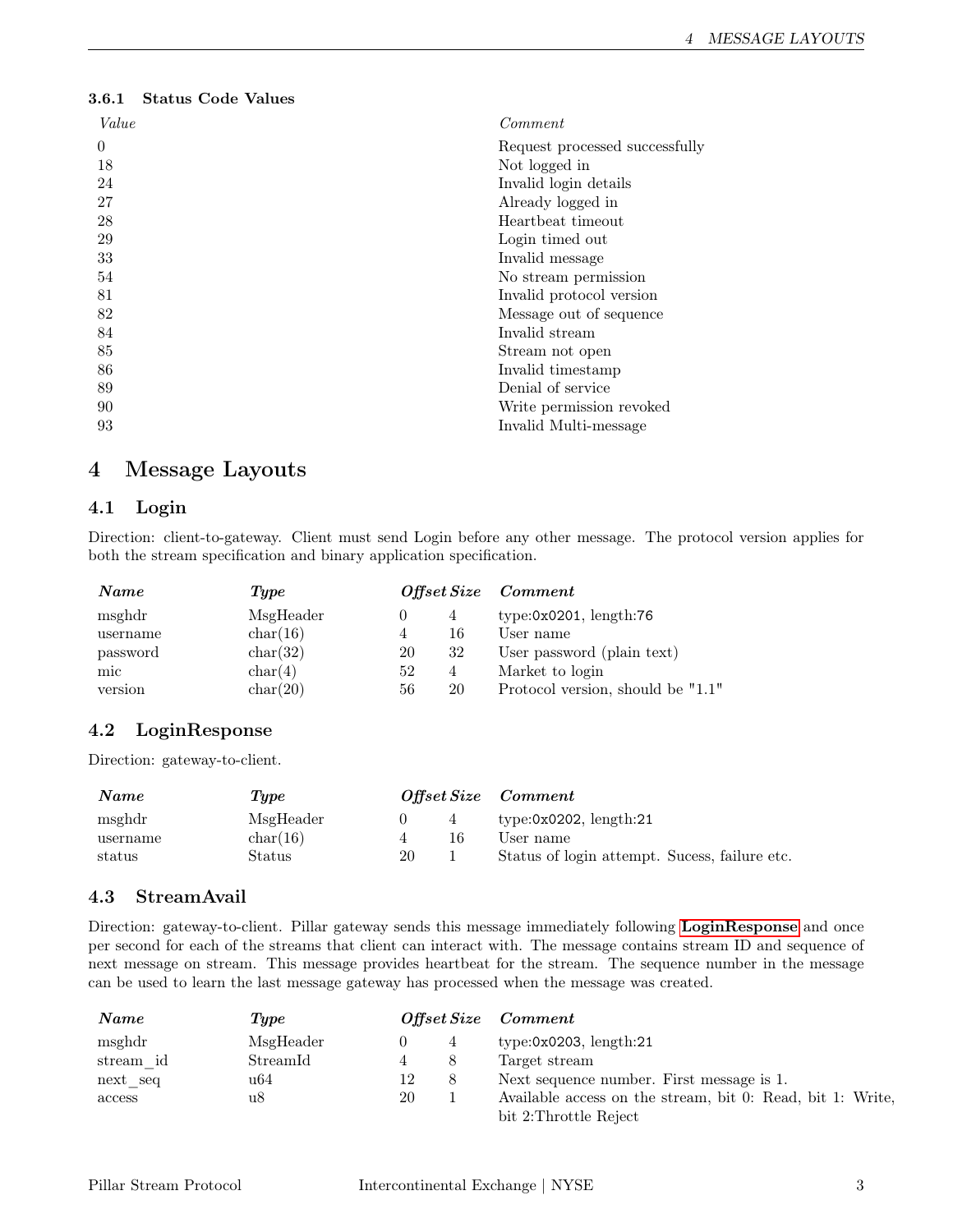#### <span id="page-5-0"></span>4.4 Heartbeat

| Direction: client-to-gateway. Message must be sent once a second (whether other data has been sent or not). If no |  |
|-------------------------------------------------------------------------------------------------------------------|--|
| heartbeat is received within 5 seconds, Pillar gateway will close the connection.                                 |  |

| Name   | Type      |  | Offset Size Comment       |
|--------|-----------|--|---------------------------|
| msghdr | MsgHeader |  | type:0 $x0204$ , length:4 |

#### <span id="page-5-1"></span>4.5 Open

Direction: client-to-gateway. Request open a stream for reading or writing. Open can be called on an already open stream to upgrade the access on the stream, in which case the new set of access flags will be applied. Client needs to open streams upon login every time they connect or re-connect.

"Lossy" mode is an optional configuration that allows the gateway to drop messages whenever the client-facing TCP buffer is full. In addition, the gateway will not attempt to retrieve any messages from disk. This results in only recently-created messages being passed through to the client. All read-only streams can be opened in Lossy mode.

If "Throttle Reject" is set, when the input throttle is hit, instead of default behavior to queue messages until throttle is released, the New Orders are rejected with throttle reject code, Cancels are permitted and Cancel-Replaces are decomposed into Cancel and New Order and handled accordingly.

Opening the stream with a different range of messages than previously requested will override the previous range and new range of messages will be serviced. This can be used to re-request prior messages. Once all the prior messages are received, stream can be again opened with a new range to get the latest messages. The end\_seq in the message is not inclusive. For example, to request messages from 1 to 10, Open request should be sent with start seq 1 and end seq 11.

| Name      | Type      |    | Offset Size | Comment                                                      |
|-----------|-----------|----|-------------|--------------------------------------------------------------|
| msghdr    | MsgHeader |    | 4           | type:0x0205, length:30                                       |
| stream id | StreamId  | 4  | 8           | Target stream                                                |
| start seq | u64       | 12 | 8           | Start sequence, must be $>=1$                                |
| end seq   | u64       | 20 | 8           | End sequence (ignored for write request)                     |
| access    | u8        | 28 |             | Access requested, bit 0: Read, bit 1: Write, bit 2: Throttle |
|           |           |    |             | Reject                                                       |
| mode      | u8        | 29 |             | Mode requested, bit 0: Lossy                                 |
|           |           |    |             |                                                              |

#### <span id="page-5-2"></span>4.6 OpenResponse

Direction: gateway-to-client. Response to [Open](#page-5-1)

| Name      | Type      |    |   | Offset Size Comment    |
|-----------|-----------|----|---|------------------------|
| msghdr    | MsgHeader |    | 4 | type:0x0206, length:14 |
| stream id | StreamId  |    | 8 | Target stream          |
| status    | Status    | 12 |   | Response status        |
| access    | u8        | 13 |   | Access granted         |

#### <span id="page-5-3"></span>4.7 Close

Direction: client-to-gateway. Request close stream.

| <b>Name</b> | Tupe      |   | Offset Size Comment        |
|-------------|-----------|---|----------------------------|
| msghdr      | MsgHeader | 4 | type: $0x0207$ , length:12 |
| stream id   | StreamId  |   | Target stream              |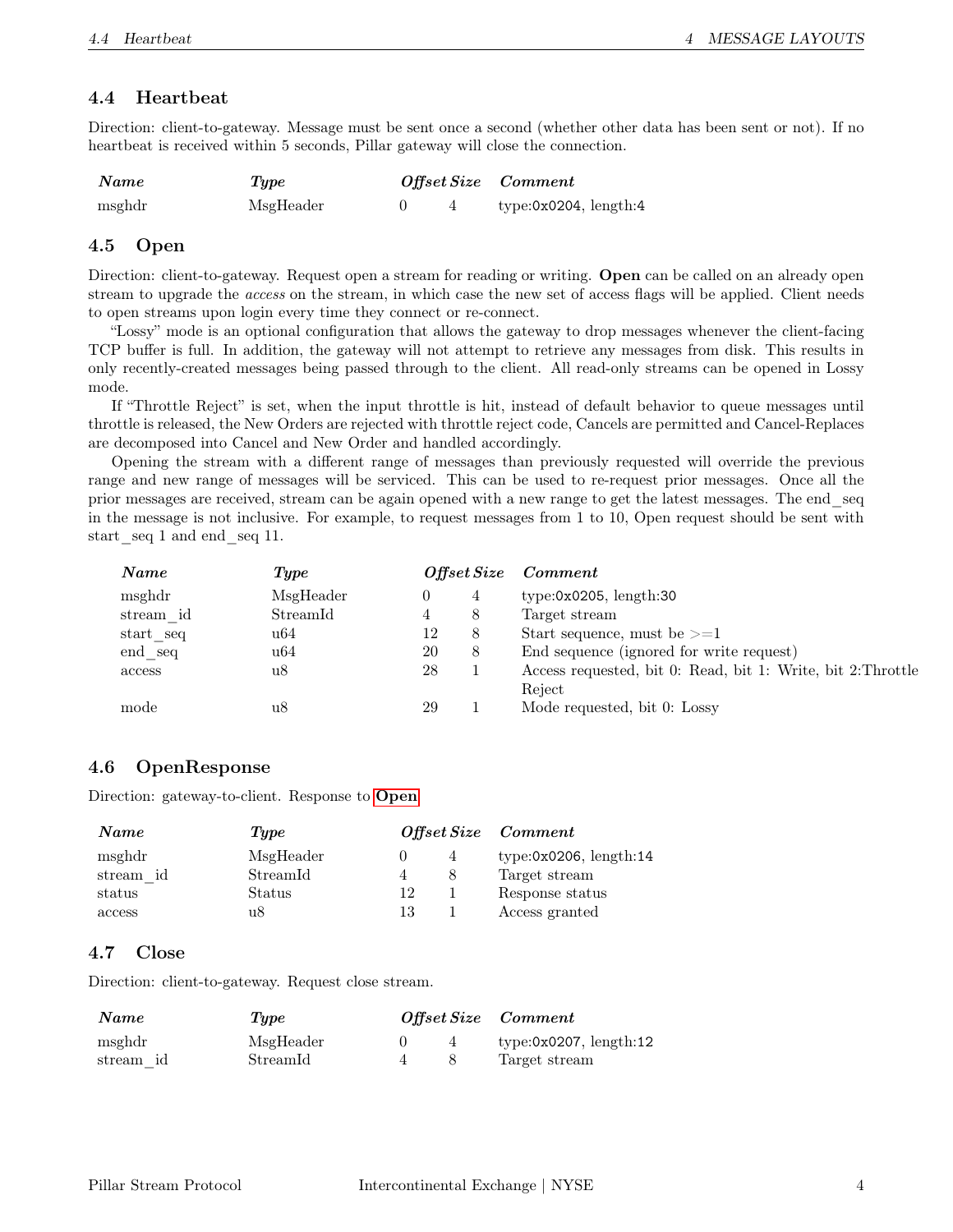#### <span id="page-6-1"></span>4.8 CloseResponse

Direction: gateway-to-client. Response to [Close](#page-5-3)

| <b>Name</b> | Type      |    |              | Offset Size Comment    |
|-------------|-----------|----|--------------|------------------------|
| msghdr      | MsgHeader |    | 4            | type:0x0208, length:13 |
| stream id   | StreamId  |    | $\mathsf{x}$ | Target stream          |
| status      | Status    | 19 |              | Response status        |

#### <span id="page-6-0"></span>4.9 SeqMsg

Direction: both. Used to transmit a stream message.

| Name      | <b>Type</b> | Offset Size |    | Comment                                                                                                                         |
|-----------|-------------|-------------|----|---------------------------------------------------------------------------------------------------------------------------------|
| msghdr    | MsgHeader   |             |    | $type: 0x0905$ , minimum $length: 32$                                                                                           |
| seqmsg    | SeqMsgId    | 4           | 16 | Globally unique message id                                                                                                      |
| reserved  | u32         | 20          | 4  | Reserved field                                                                                                                  |
| timestamp | u64         | 24          | 8  | Message timestamp                                                                                                               |
| payload   | MsgHeader   | 32          |    | Message header for the payload, present when \$length -<br>$\text{sizeof}(\text{SeqMsg}) \geq \text{sizeof}(\text{MsgHeader})\$ |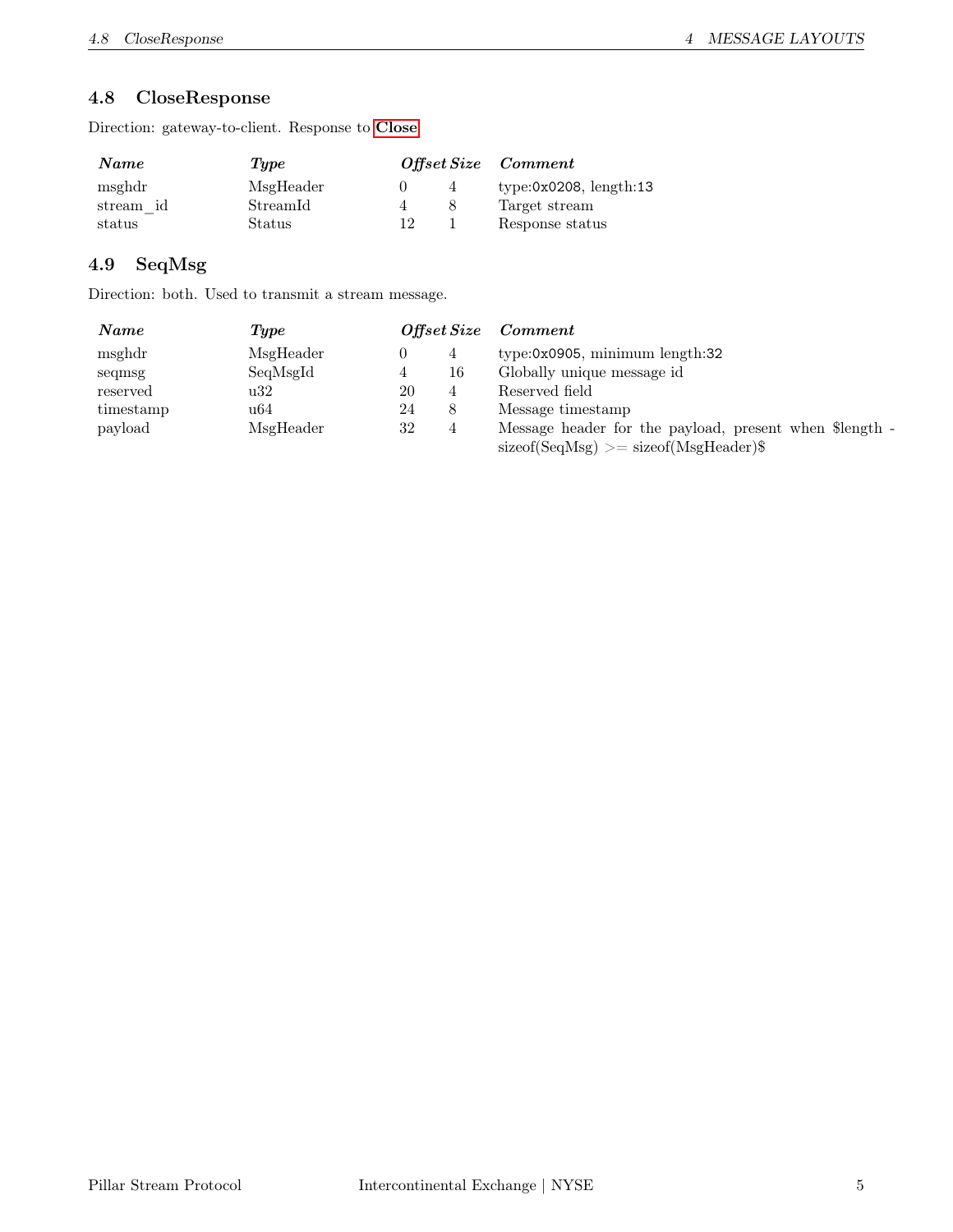## 5 Examples

#### 5.0.1 Stream Read/Write

| Client |                                                                               | Gateway |
|--------|-------------------------------------------------------------------------------|---------|
|        | -- Estabish TCP Connection --                                                 |         |
|        | Login user: u1 password: p1 mic: XXXX version: 1.1                            |         |
|        | LoginResponse user:u1 status: OK                                              |         |
|        | StreamAvail stream: TG next_seq: 1 access: write, throttle_reject             |         |
|        | StreamAvail stream: GT next_seq: 8000 access: read                            |         |
|        | StreamAvail stream: REF next_seq: 8000 access: read                           |         |
|        | Open stream: REF start_seq:1 end_seq: 0xffffffffffffffff access: read         |         |
|        | OpenResponse stream: REF status: OK access: read                              |         |
|        | Open stream: GT start_seq:1 end_seq: Oxfffffffffffffffff access: read         |         |
|        | OpenResponse stream: GT status: OK access: read                               |         |
|        | Open stream: TG start_seq: 1 end_seq: Oxfffffffffffffffff access: write       |         |
|        | OpenResponse stream: TG status: OK access: write                              |         |
|        | SeqMsg seqmsg: GT01                                                           |         |
|        | SeqMsg seqmsg: GT02                                                           |         |
|        | SeqMsg seqmsg:TG01                                                            |         |
|        | SeqMsg seqmsg:TG02                                                            |         |
|        | SeqMsg seqmsg: GT@4  etc                                                      |         |
|        | (eventually) StreamAvail stream: TG eof_seq: 3 access: write, throttle_reject |         |
|        | StreamAvail stream: GT eof_seq: 8010 access: read                             |         |
|        | StreamAvail stream: REF next_seq: 8000 access: read                           |         |